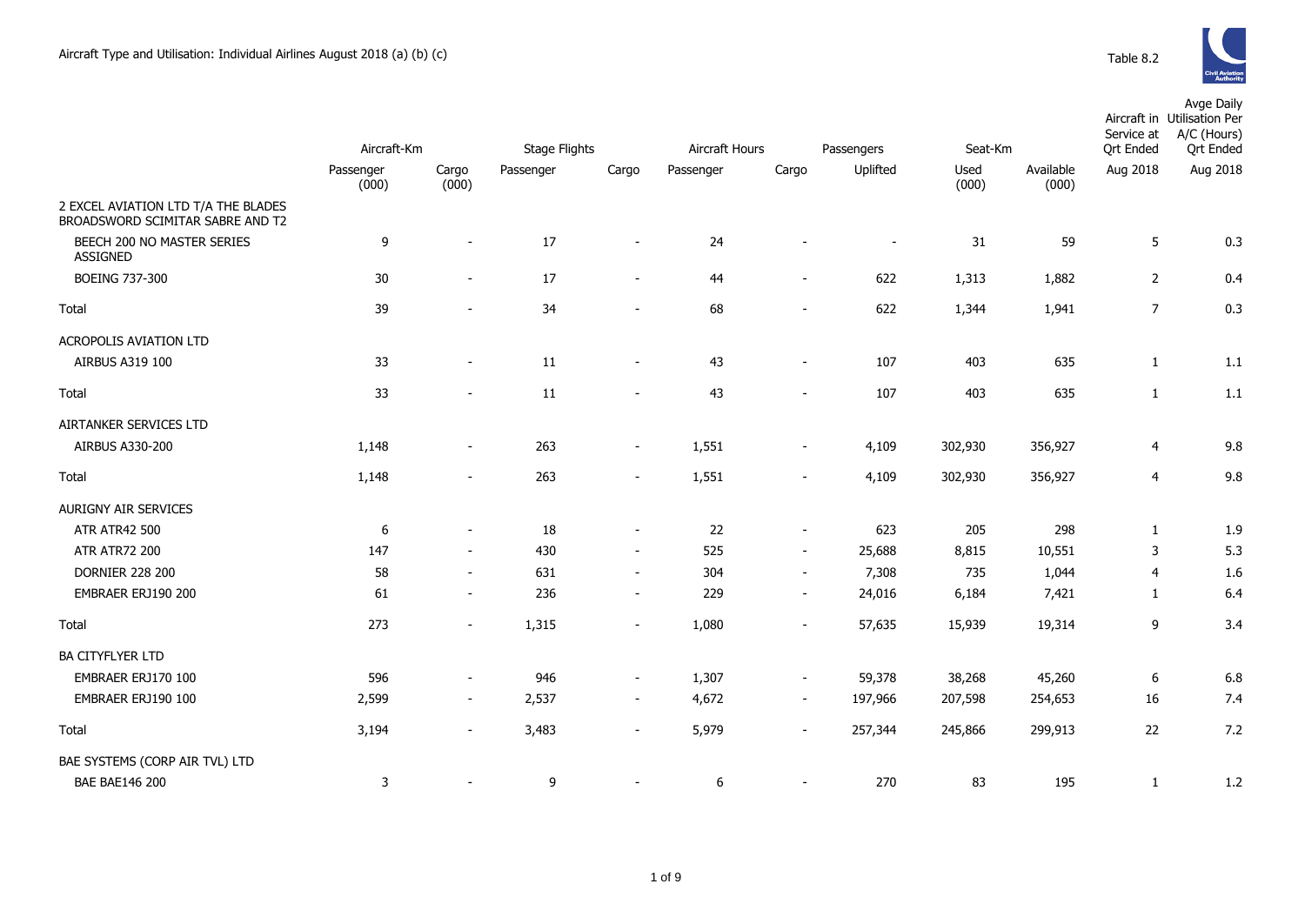

|                                                           | Aircraft-Km        |                          | <b>Stage Flights</b> |                          | Aircraft Hours<br>Passengers |                          |           | Seat-Km       |                    | Service at<br>Ort Ended | Aircraft in Utilisation Per<br>A/C (Hours)<br><b>Qrt Ended</b> |
|-----------------------------------------------------------|--------------------|--------------------------|----------------------|--------------------------|------------------------------|--------------------------|-----------|---------------|--------------------|-------------------------|----------------------------------------------------------------|
|                                                           | Passenger<br>(000) | Cargo<br>(000)           | Passenger            | Cargo                    | Passenger                    | Cargo                    | Uplifted  | Used<br>(000) | Available<br>(000) | Aug 2018                | Aug 2018                                                       |
| BAE SYSTEMS (CORP AIR TVL) LTD                            |                    |                          |                      |                          |                              |                          |           |               |                    |                         |                                                                |
| <b>EMBRAER EMB145 NO MASTER SERIES</b><br><b>ASSIGNED</b> | $\overline{2}$     |                          | 6                    |                          | 4                            |                          | 115       | 35            | 91                 | $\mathbf{1}$            | 0.7                                                            |
| Total                                                     | 5                  |                          | 15                   |                          | 11                           |                          | 385       | 118           | 286                | $\overline{2}$          | 1.0                                                            |
| <b>BLUE ISLANDS LIMITED</b>                               |                    |                          |                      |                          |                              |                          |           |               |                    |                         |                                                                |
| ATR ATR42 300                                             | 11                 |                          | 231                  | $\overline{\phantom{a}}$ | 88                           | $\sim$                   | 5,794     | 305           | 512                | $\mathbf{1}$            | 2.6                                                            |
| <b>ATR ATR42 500</b>                                      | 27                 | $\sim$                   | 125                  | $\blacksquare$           | 111                          | $\sim$                   | 3,906     | 941           | 1,304              | 1                       | 3.0                                                            |
| <b>ATR ATR72 200</b>                                      | 124                | $\sim$                   | 585                  | $\blacksquare$           | 514                          | $\sim$                   | 28,989    | 6,207         | 8,400              | 3                       | 5.1                                                            |
| Total                                                     | 162                | $\sim$                   | 941                  | $\blacksquare$           | 714                          | $\sim$                   | 38,689    | 7,453         | 10,216             | 5                       | 4.2                                                            |
| <b>BMI REGIONAL</b>                                       |                    |                          |                      |                          |                              |                          |           |               |                    |                         |                                                                |
| <b>EMBRAER EMB135 NO MASTER SERIES</b><br><b>ASSIGNED</b> | 290                |                          | 497                  |                          | 619                          | $\sim$                   | 11,472    | 7,124         | 10,712             | $\overline{4}$          | 5.1                                                            |
| EMBRAER EMB145 NO MASTER SERIES<br><b>ASSIGNED</b>        | 1,270              | $\sim$                   | 2,007                | $\overline{\phantom{a}}$ | 2,708                        | $\sim$                   | 39,643    | 41,103        | 62,074             | 16                      | 5.5                                                            |
| Total                                                     | 1,560              |                          | 2,504                |                          | 3,328                        |                          | 51,115    | 48,227        | 72,786             | 20                      | 5.4                                                            |
| BRITISH AIRWAYS PLC                                       |                    |                          |                      |                          |                              |                          |           |               |                    |                         |                                                                |
| AIRBUS A318 100                                           | 78                 | $\sim$                   | 21                   | $\overline{\phantom{a}}$ | 111                          | $\blacksquare$           | 250       | 1,397         | 2,503              | $\mathbf{1}$            | 12.0                                                           |
| AIRBUS A319 100                                           | 5,531              | $\sim$                   | 7,362                | $\overline{\phantom{a}}$ | 12,232                       | $\sim$                   | 853,053   | 647,692       | 742,217            | 43                      | 8.6                                                            |
| AIRBUS A320 200                                           | 11,597             | $\sim$                   | 8,832                | $\overline{\phantom{a}}$ | 20,633                       | $\blacksquare$           | 1,223,023 | 1,621,052     | 1,841,858          | 67                      | 9.9                                                            |
| AIRBUS A320 200N                                          | 692                | $\overline{\phantom{a}}$ | 507                  | $\overline{\phantom{a}}$ | 1,207                        | $\overline{\phantom{a}}$ | 75,203    | 102,557       | 117,121            | $\overline{4}$          | 4.5                                                            |
| AIRBUS A321 200                                           | 2,752              | $\overline{\phantom{a}}$ | 2,269                | $\overline{\phantom{a}}$ | 5,056                        | $\overline{\phantom{a}}$ | 373,187   | 442,836       | 505,073            | 18                      | 8.1                                                            |
| <b>AIRBUS A380 800</b>                                    | 4,016              | $\sim$                   | 470                  | $\overline{\phantom{a}}$ | 4,960                        | $\sim$                   | 198,529   | 1,697,861     | 1,883,567          | 12                      | 14.2                                                           |
| <b>BOEING 747 400</b>                                     | 11,335             | $\sim$                   | 1,657                | $\overline{\phantom{a}}$ | 14,239                       | $\sim$                   | 438,712   | 3,023,556     | 3,509,588          | 36                      | 12.8                                                           |
| <b>BOEING 767-300</b>                                     | 709                | $\blacksquare$           | 465                  | $\overline{\phantom{a}}$ | 1,223                        | $\overline{\phantom{a}}$ | 96,833    | 149,528       | 177,460            | $\overline{7}$          | 7.8                                                            |
| <b>BOEING 777 200</b>                                     | 15,864             | $\overline{\phantom{a}}$ | 2,587                | $\overline{\phantom{a}}$ | 20,513                       | $\overline{\phantom{a}}$ | 514,410   | 3,354,736     | 3,960,426          | 46                      | 14.1                                                           |
| <b>BOEING 777 300</b>                                     | 4,388              | $\overline{\phantom{a}}$ | 549                  | $\overline{\phantom{a}}$ | 5,473                        | $\sim$                   | 129,424   | 1,115,526     | 1,303,201          | 12                      | 14.6                                                           |
| <b>BOEING 787 8</b>                                       | 3,148              |                          | 452                  | $\overline{\phantom{a}}$ | 3,999                        |                          | 82,769    | 574,835       | 673,656            | 10                      | 13.2                                                           |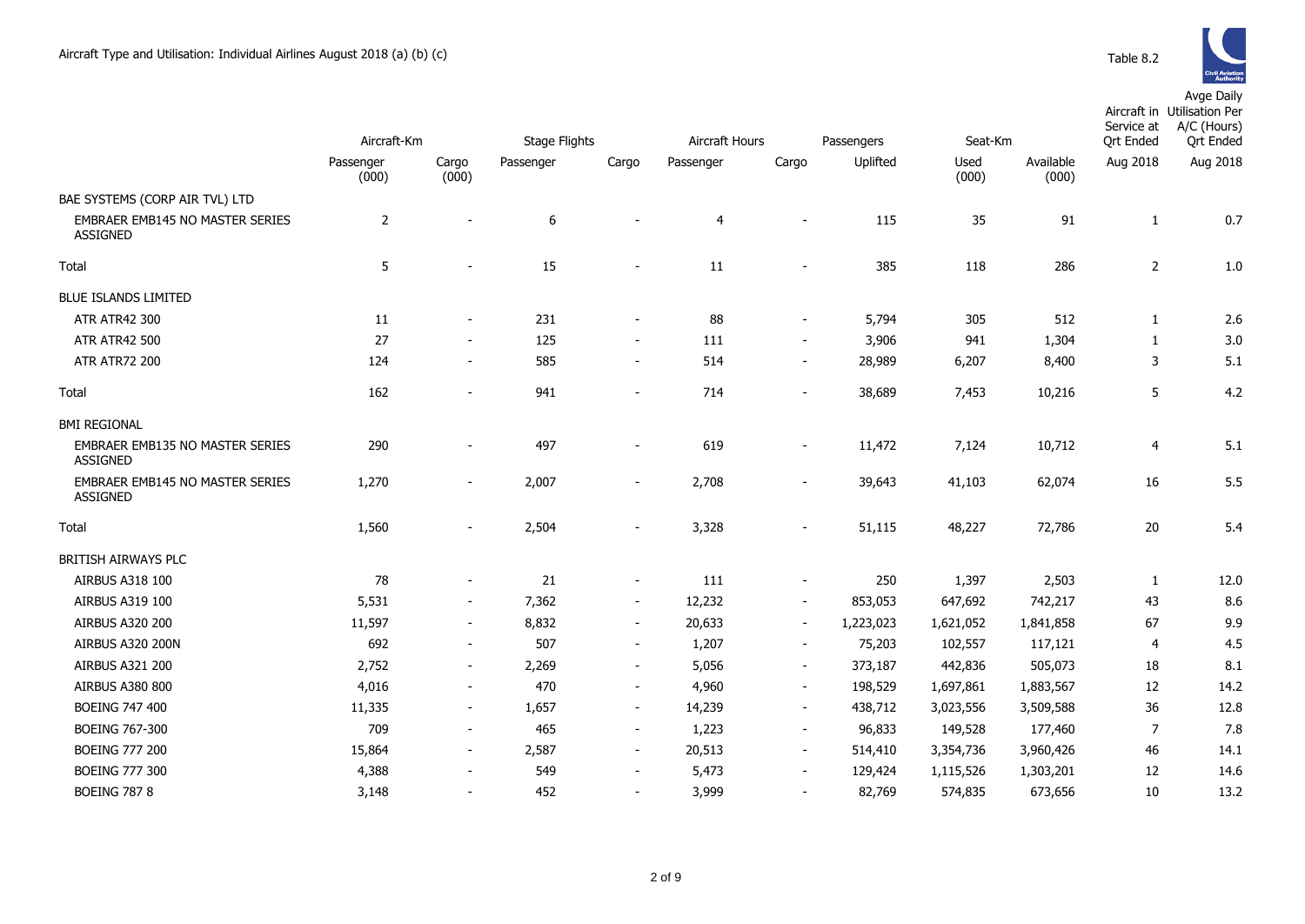Avge Daily

|                                                    | Aircraft-Km              |                          | <b>Stage Flights</b>     |                          |                          | Aircraft Hours<br>Seat-Km<br>Passengers |                |               |                    | Service at<br><b>Qrt Ended</b> | Aircraft in Utilisation Per<br>A/C (Hours)<br><b>Qrt Ended</b> |
|----------------------------------------------------|--------------------------|--------------------------|--------------------------|--------------------------|--------------------------|-----------------------------------------|----------------|---------------|--------------------|--------------------------------|----------------------------------------------------------------|
|                                                    | Passenger<br>(000)       | Cargo<br>(000)           | Passenger                | Cargo                    | Passenger                | Cargo                                   | Uplifted       | Used<br>(000) | Available<br>(000) | Aug 2018                       | Aug 2018                                                       |
| BRITISH AIRWAYS PLC                                |                          |                          |                          |                          |                          |                                         |                |               |                    |                                |                                                                |
| <b>BOEING 787 9</b>                                | 5,865                    | $\overline{\phantom{a}}$ | 829                      | $\overline{\phantom{a}}$ | 7,380                    | $\overline{\phantom{a}}$                | 151,019        | 1,059,012     | 1,266,856          | 18                             | 13.8                                                           |
| Total                                              | 65,976                   | $\sim$                   | 26,000                   | $\sim$                   | 97,025                   | $\sim$                                  | 4,136,412      | 13,790,588    | 15,983,526         | 274                            | 11.3                                                           |
| CARGOLOGICAIR LTD                                  |                          |                          |                          |                          |                          |                                         |                |               |                    |                                |                                                                |
| <b>BOEING 747 400</b>                              | $\overline{\phantom{a}}$ | 378                      | $\overline{\phantom{a}}$ | 81                       | $\blacksquare$           | 498                                     |                |               |                    | $\overline{2}$                 | 9.5                                                            |
| <b>BOEING 747 8</b>                                | $\overline{\phantom{a}}$ | 323                      | $\blacksquare$           | 66                       | $\overline{\phantom{a}}$ | 432                                     |                |               |                    | $\mathbf{1}$                   | 11.8                                                           |
| Total                                              | $\sim$                   | 701                      | $\sim$                   | 147                      | $\overline{\phantom{a}}$ | 930                                     |                |               |                    | 3                              | 10.3                                                           |
| <b>CELLO AVIATION LTD</b>                          |                          |                          |                          |                          |                          |                                         |                |               |                    |                                |                                                                |
| BAE AVRO146RJ 100                                  | 29                       | $\sim$                   | 58                       | $\overline{\phantom{a}}$ | 53                       | $\overline{a}$                          | $\overline{a}$ | 2,241         | 2,795              | $\mathbf{1}$                   | 4.4                                                            |
| <b>BAE BAE146 200</b>                              | $\sim$                   |                          | $\sim$                   | $\overline{\phantom{a}}$ | $\overline{\phantom{a}}$ |                                         |                | $\sim$        |                    | $\overline{\phantom{a}}$       | $\overline{\phantom{a}}$                                       |
| <b>BOEING 737-300</b>                              | 156                      |                          | 97                       | $\blacksquare$           | 226                      | $\overline{\phantom{a}}$                | 12,607         | 20,393        | 23,149             | $\mathbf{1}$                   | 4.3                                                            |
| Total                                              | 185                      | $\sim$                   | 155                      | $\blacksquare$           | 279                      | $\blacksquare$                          | 12,607         | 22,634        | 25,944             | $\overline{2}$                 | 3.7                                                            |
| DHL AIR LTD                                        |                          |                          |                          |                          |                          |                                         |                |               |                    |                                |                                                                |
| <b>BOEING 757-200</b>                              | $\overline{\phantom{a}}$ | 1,088                    | $\sim$                   | 1,281                    | $\blacksquare$           | 2,071                                   |                |               |                    | 23                             | 2.9                                                            |
| BOEING 767-300                                     | $\overline{\phantom{a}}$ | 923                      | $\sim$                   | 275                      | $\overline{\phantom{a}}$ | 1,259                                   |                |               |                    | $\overline{4}$                 | 10.2                                                           |
| Total                                              | $\overline{\phantom{a}}$ | 2,011                    | $\overline{\phantom{a}}$ | 1,556                    | $\overline{\phantom{a}}$ | 3,330                                   |                |               |                    | 27                             | 4.0                                                            |
| <b>EASTERN AIRWAYS</b>                             |                          |                          |                          |                          |                          |                                         |                |               |                    |                                |                                                                |
| <b>ATR ATR72 200</b>                               | 102                      | $\sim$                   | 284                      | $\sim$                   | 249                      | $\sim$                                  | 8,448          | 3,062         | 7,550              | $\overline{2}$                 | 3.8                                                            |
| BAE JETSTREAM 4100 4100                            | 135                      | $\sim$                   | 474                      | $\sim$                   | 355                      | $\sim$                                  | 6,878          | 2,037         | 3,901              | 17                             | 1.2                                                            |
| EMBRAER EMB145 NO MASTER SERIES<br><b>ASSIGNED</b> | 106                      | $\sim$                   | 198                      | $\overline{\phantom{a}}$ | 188                      | $\blacksquare$                          | 5,419          | 3,002         | 5,292              | $\overline{4}$                 | 2.0                                                            |
| EMBRAER ERJ170 100                                 | 99                       | $\sim$                   | 187                      | $\overline{\phantom{a}}$ | 182                      | $\blacksquare$                          | 1,031          | 5,498         | 7,547              | $\overline{2}$                 | 4.8                                                            |
| SAAB 2000 NO MASTER SERIES<br><b>ASSIGNED</b>      | 193                      | $\sim$                   | 438                      | $\blacksquare$           | 433                      | $\blacksquare$                          | 8,430          | 6,504         | 9,660              | 8                              | 1.9                                                            |
| Total                                              | 635                      | $\sim$                   | 1,581                    | $\overline{\phantom{a}}$ | 1,407                    | $\overline{a}$                          | 30,206         | 20,103        | 33,950             | 33                             | 1.8                                                            |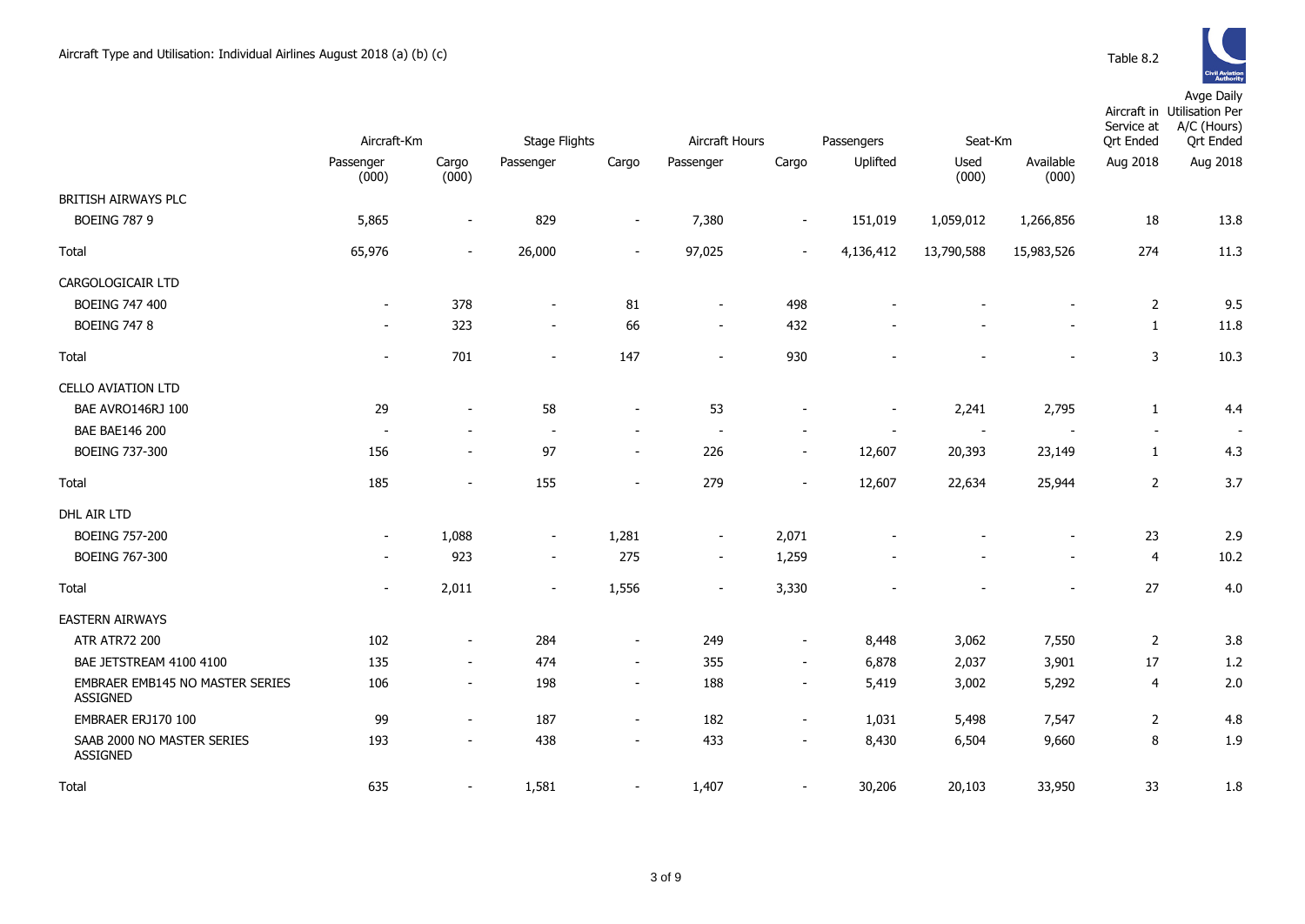

|                                                           |                    |                          |                      |                          |                |                          |                          |               |                    | Service at       | Aircraft in Utilisation Per<br>A/C (Hours) |
|-----------------------------------------------------------|--------------------|--------------------------|----------------------|--------------------------|----------------|--------------------------|--------------------------|---------------|--------------------|------------------|--------------------------------------------|
|                                                           | Aircraft-Km        |                          | <b>Stage Flights</b> |                          | Aircraft Hours |                          | Passengers               | Seat-Km       |                    | <b>Qrt Ended</b> | <b>Qrt Ended</b>                           |
|                                                           | Passenger<br>(000) | Cargo<br>(000)           | Passenger            | Cargo                    | Passenger      | Cargo                    | Uplifted                 | Used<br>(000) | Available<br>(000) | Aug 2018         | Aug 2018                                   |
| EASYJET AIRLINE COMPANY LTD                               |                    |                          |                      |                          |                |                          |                          |               |                    |                  |                                            |
| AIRBUS A319 100                                           |                    |                          |                      |                          |                |                          |                          |               |                    | 82               | 10.5                                       |
| <b>AIRBUS A320 200</b>                                    |                    |                          |                      |                          |                |                          |                          |               |                    | 77               | 11.3                                       |
| AIRBUS A320 200N                                          |                    |                          |                      |                          |                |                          |                          |               |                    | 8                | 12.8                                       |
| Total                                                     |                    |                          |                      |                          |                |                          |                          |               |                    | 167              | 11.0                                       |
| EASYJET UK LTD                                            |                    |                          |                      |                          |                |                          |                          |               |                    |                  |                                            |
| <b>AIRBUS A319 100</b>                                    | 15,005             | $\sim$                   | 15,342               | $\sim$                   | 28,064         | $\sim$                   | 2,228,215                | 2,193,992     | 2,340,710          |                  |                                            |
| AIRBUS A320 200                                           | 16,849             | $\overline{\phantom{a}}$ | 13,527               | $\overline{\phantom{a}}$ | 28,896         | $\overline{\phantom{a}}$ | 2,294,504                | 2,882,417     | 3,130,365          |                  |                                            |
| AIRBUS A320 200N                                          | 2,323              | $\overline{\phantom{a}}$ | 1,504                | $\overline{\phantom{a}}$ | 3,802          | $\overline{\phantom{a}}$ | 260,982                  | 407,173       | 432,129            |                  |                                            |
| AIRBUS A321 200N                                          | 364                | $\overline{\phantom{a}}$ | 154                  | $\sim$                   | 554            | $\overline{\phantom{a}}$ | 33,790                   | 79,672        | 85,469             |                  |                                            |
| Total                                                     | 34,541             | $\overline{\phantom{a}}$ | 30,527               | $\overline{\phantom{a}}$ | 61,316         | $\blacksquare$           | 4,817,491                | 5,563,254     | 5,988,673          |                  |                                            |
| EXECUTIVE JET CHARTER LTD                                 |                    |                          |                      |                          |                |                          |                          |               |                    |                  |                                            |
| AEROSPATIALE AS365 NO MASTER<br>SERIES ASSIGNED           |                    |                          |                      |                          |                |                          |                          |               |                    | 1                |                                            |
| AGUSTA AW139 NO MASTER SERIES<br><b>ASSIGNED</b>          |                    |                          |                      |                          |                |                          |                          |               |                    | $\overline{2}$   | $\blacksquare$                             |
| DASSAULT FALCON 2000 NO MASTER<br><b>SERIES ASSIGNED</b>  |                    |                          |                      |                          |                |                          |                          |               |                    | 1                |                                            |
| DASSAULT FALCON 7X NO MASTER<br>SERIES ASSIGNED           | $\overline{4}$     |                          | 4                    | $\overline{\phantom{a}}$ | 6              | $\overline{\phantom{a}}$ | 18                       | 21            | 58                 | $\mathbf{1}$     | 0.3                                        |
| <b>GULFSTREAM GVI NO MASTER SERIES</b><br><b>ASSIGNED</b> | 10                 |                          | 5                    | $\overline{\phantom{a}}$ | 13             | $\overline{\phantom{a}}$ | 22                       | 40            | 113                | 1                | 0.4                                        |
| Total                                                     | 15                 |                          | 9                    |                          | 18             |                          | 40                       | 61            | 171                | 6                | 0.1                                        |
| <b>FLYBE LTD</b>                                          |                    |                          |                      |                          |                |                          |                          |               |                    |                  |                                            |
| <b>ATR ATR72 200</b>                                      | 328                | $\overline{\phantom{a}}$ | 947                  | $\overline{\phantom{a}}$ | 825            | $\overline{a}$           | $\overline{\phantom{a}}$ | 15,845        | 22,954             | 5                | 7.6                                        |
| DE HAVILLAND DHC8 400                                     | 4,591              | $\overline{\phantom{a}}$ | 10,204               | $\blacksquare$           | 10,000         | $\blacksquare$           | 666,676                  | 308,120       | 358,078            | 54               | 7.2                                        |
| EMBRAER ERJ170 200                                        | 1,423              | $\sim$                   | 1,946                | $\overline{\phantom{a}}$ | 2,368          | $\sim$                   | 151,503                  | 111,443       | 125,197            | 11               | 8.4                                        |
| EMBRAER ERJ190 200                                        | 717                | $\blacksquare$           | 787                  | $\blacksquare$           | 1,110          | $\blacksquare$           | 79,867                   | 74,755        | 84,616             | 6                | 6.9                                        |
| Total                                                     | 7,058              |                          | 13,884               | $\overline{a}$           | 14,303         | $\blacksquare$           | 898,046                  | 510,163       | 590,845            | 76               | 7.3                                        |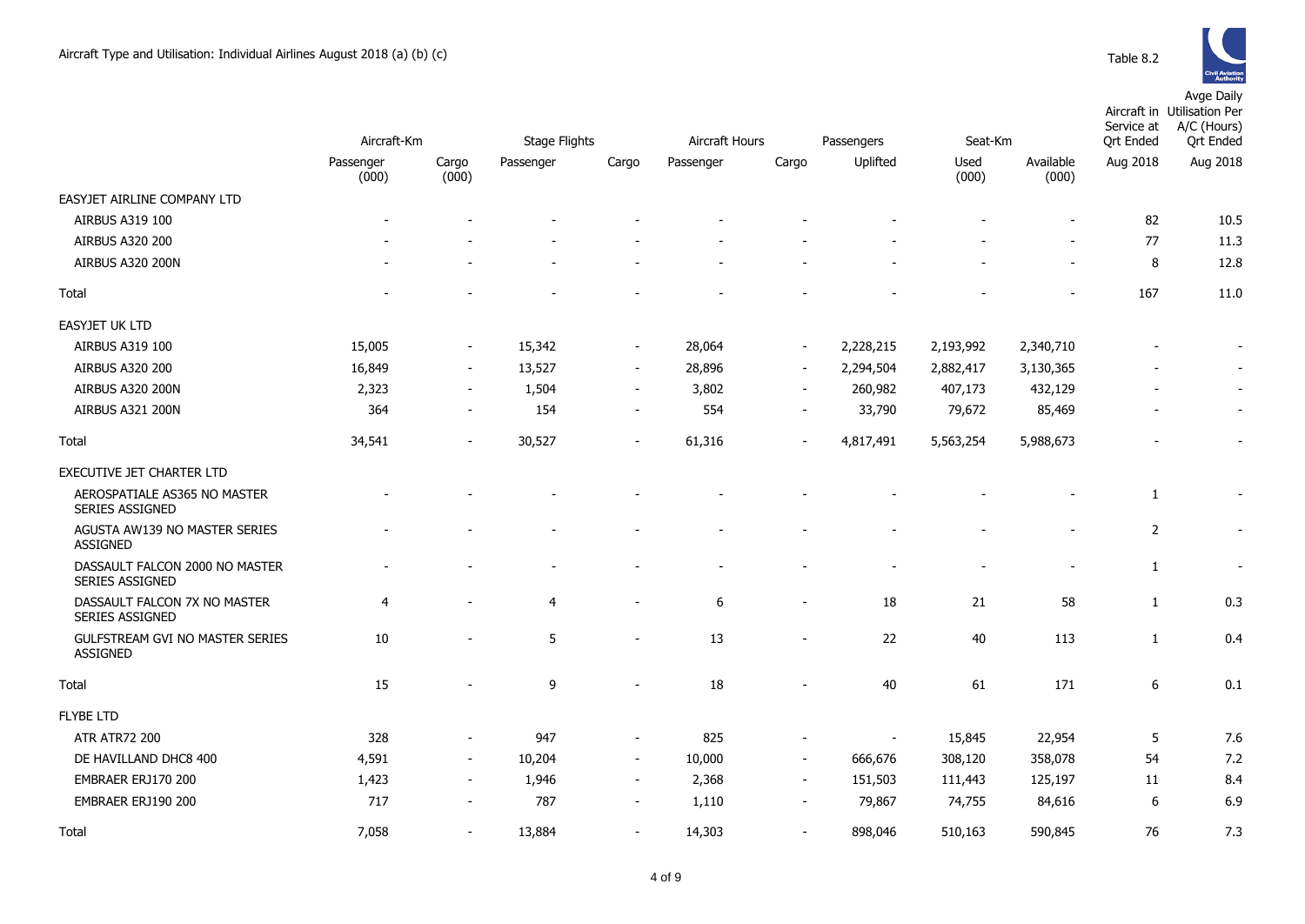

|                                                          | Aircraft-Km        |                          |                | <b>Stage Flights</b><br>Aircraft Hours<br>Seat-Km<br>Passengers |                |                          |                          |                          |                          | Service at<br><b>Qrt Ended</b> | Aircraft in Utilisation Per<br>A/C (Hours)<br><b>Ort Ended</b> |
|----------------------------------------------------------|--------------------|--------------------------|----------------|-----------------------------------------------------------------|----------------|--------------------------|--------------------------|--------------------------|--------------------------|--------------------------------|----------------------------------------------------------------|
|                                                          | Passenger<br>(000) | Cargo<br>(000)           | Passenger      | Cargo                                                           | Passenger      | Cargo                    | Uplifted                 | Used<br>(000)            | Available<br>(000)       | Aug 2018                       | Aug 2018                                                       |
| <b>GAMA AVIATION (UK) LTD</b>                            |                    |                          |                |                                                                 |                |                          |                          |                          |                          |                                |                                                                |
| BEECH 200 NO MASTER SERIES<br><b>ASSIGNED</b>            |                    |                          |                |                                                                 |                |                          |                          |                          |                          | $\overline{4}$                 | $\blacksquare$                                                 |
| BOMBARDIER BD700 1A10 NO MASTER<br>SERIES ASSIGNED       | 40                 | ÷,                       | 25             | $\overline{a}$                                                  | 54             | $\overline{\phantom{a}}$ | 75                       | 123                      | 479                      | $\overline{4}$                 | 0.4                                                            |
| CANADAIR CL600 2B16 600                                  | 22                 | $\overline{\phantom{a}}$ | 25             | $\blacksquare$                                                  | 33             | $\overline{\phantom{a}}$ | 90                       | 50                       | 224                      | $\mathbf{3}$                   | 0.4                                                            |
| CESSNA 510 NO MASTER SERIES<br><b>ASSIGNED</b>           |                    |                          |                |                                                                 |                |                          |                          |                          |                          | $\mathbf 2$                    | $\sim$                                                         |
| <b>CESSNA 560 NO MASTER SERIES</b><br><b>ASSIGNED</b>    |                    | $\blacksquare$           | $\blacksquare$ | $\blacksquare$                                                  | $\blacksquare$ | $\blacksquare$           | $\overline{\phantom{0}}$ | $\overline{\phantom{a}}$ | $\overline{\phantom{a}}$ | 2                              | $\blacksquare$                                                 |
| GULFSTREAM GV NO MASTER SERIES<br><b>ASSIGNED</b>        | $\mathbf{1}$       | $\overline{\phantom{a}}$ | $\overline{2}$ | $\sim$                                                          | $\overline{2}$ | $\blacksquare$           | 10                       | 5                        | 19                       | $\mathbf{1}$                   | 0.3                                                            |
| LEARJET 45 NO MASTER SERIES<br><b>ASSIGNED</b>           |                    |                          |                |                                                                 |                |                          |                          |                          |                          | $\mathbf{1}$                   | $\sim$                                                         |
| RAYTHEON HAWKER 800                                      |                    |                          |                |                                                                 |                |                          |                          |                          |                          | $\mathbf{1}$                   | $\blacksquare$                                                 |
| Total                                                    | 64                 |                          | 52             | $\blacksquare$                                                  | 89             | $\blacksquare$           | 175                      | 178                      | 722                      | 18                             | 0.2                                                            |
| JET2.COM LTD                                             |                    |                          |                |                                                                 |                |                          |                          |                          |                          |                                |                                                                |
| <b>BOEING 737-300</b>                                    | 2,937              | $\overline{\phantom{a}}$ | 1,724          | $\sim$                                                          | 4,799          | $\overline{\phantom{a}}$ | 241,860                  | 412,955                  | 434,610                  | 16                             | 6.8                                                            |
| <b>BOEING 737-800</b>                                    | 14,034             | $\overline{\phantom{a}}$ | 6,393          | $\sim$                                                          | 21,404         | $\blacksquare$           | 1,157,744                | 2,545,625                | 2,652,441                | 55                             | 10.1                                                           |
| <b>BOEING 757-200</b>                                    | 2,446              | $\overline{\phantom{a}}$ | 1,051          | $\overline{\phantom{a}}$                                        | 3,678          | $\overline{\phantom{a}}$ | 238,372                  | 555,653                  | 574,741                  | 11                             | 6.4                                                            |
| Total                                                    | 19,416             | $\sim$                   | 9,168          | $\overline{\phantom{a}}$                                        | 29,880         |                          | 1,637,976                | 3,514,233                | 3,661,792                | 82                             | 8.9                                                            |
| JOTA AVIATION LTD                                        |                    |                          |                |                                                                 |                |                          |                          |                          |                          |                                |                                                                |
| BAE AVRO146RJ 100                                        | 72                 | $\overline{\phantom{a}}$ | 127            |                                                                 | 162            |                          |                          | 4,694                    | 6,946                    | 1                              | 5.5                                                            |
| BAE AVRO146RJ 85                                         | 56                 | $\overline{\phantom{a}}$ | 118            | $\overline{\phantom{a}}$                                        | 172            | $\blacksquare$           | 40                       | 4,380                    | 5,333                    | 1                              | 3.6                                                            |
| <b>BAE BAE146 200</b>                                    | 8                  | $\overline{\phantom{a}}$ | 19             | $\blacksquare$                                                  | 22             | $\blacksquare$           | 727                      | 385                      | 692                      | 1                              | 0.6                                                            |
| Total                                                    | 136                | $\blacksquare$           | 264            | $\blacksquare$                                                  | 356            | $\blacksquare$           | 767                      | 9,459                    | 12,971                   | $\mathsf{3}$                   | 3.2                                                            |
| <b>LOGANAIR LTD</b>                                      |                    |                          |                |                                                                 |                |                          |                          |                          |                          |                                |                                                                |
| <b>BRITTEN NORMAN BN2A</b><br>UNDESIGNATED MASTER SERIES | 19                 | $\blacksquare$           | 528            | $\overline{\phantom{a}}$                                        | 133            | $\blacksquare$           | 2,243                    | 105                      | 155                      | $\overline{2}$                 | 2.0                                                            |
| DE HAVILLAND DHC6 400                                    | 53                 | $\blacksquare$           | 321            | $\blacksquare$                                                  | 295            | $\blacksquare$           | 3,639                    | 627                      | 1,016                    | 3                              | 3.2                                                            |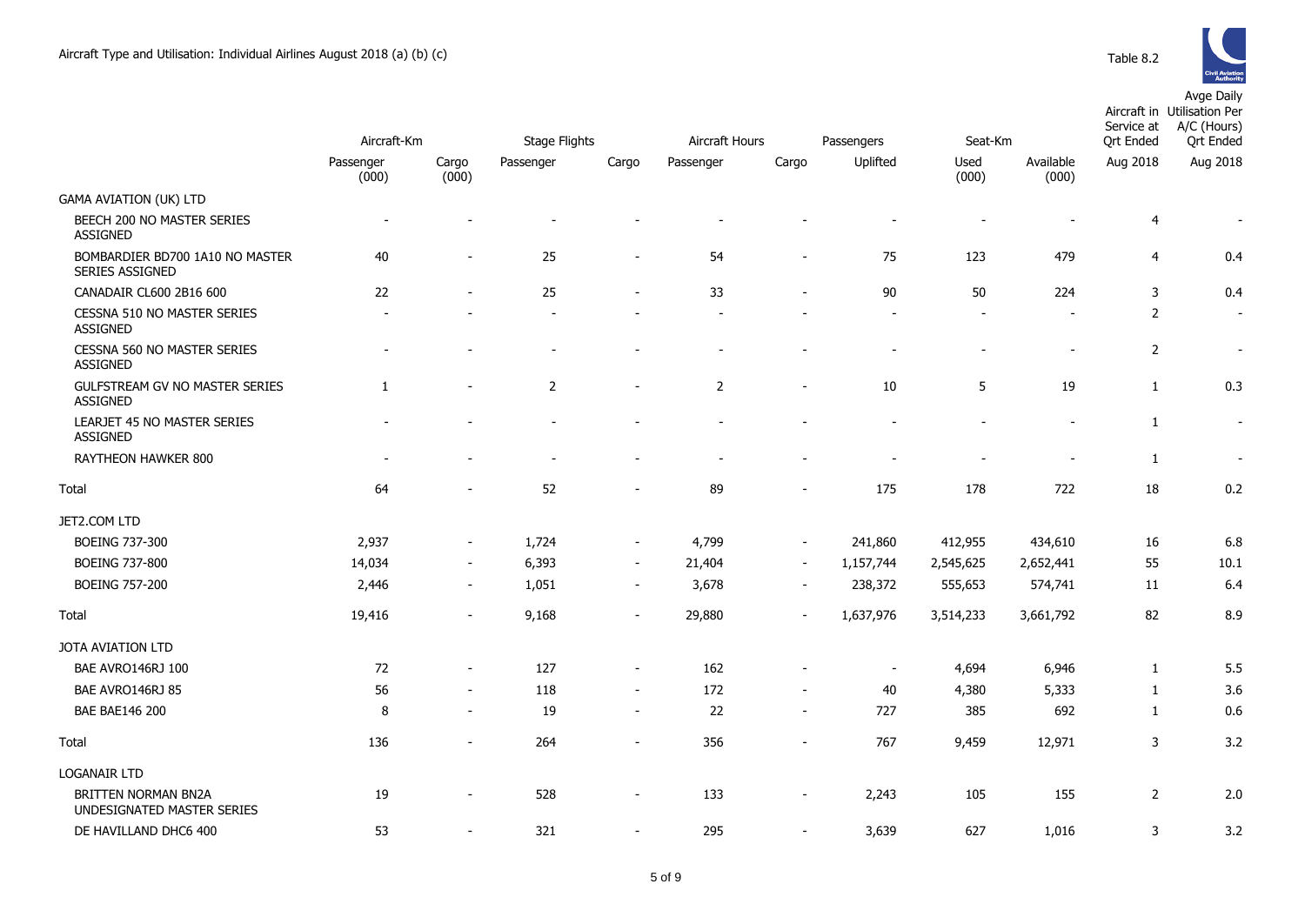Avge Daily

|                                                        | Aircraft-Km        |                          | <b>Stage Flights</b> |                          | Aircraft Hours |                          | Passengers | Seat-Km       |                    | Service at<br>Ort Ended | Aircraft in Utilisation Per<br>A/C (Hours)<br>Ort Ended |
|--------------------------------------------------------|--------------------|--------------------------|----------------------|--------------------------|----------------|--------------------------|------------|---------------|--------------------|-------------------------|---------------------------------------------------------|
|                                                        | Passenger<br>(000) | Cargo<br>(000)           | Passenger            | Cargo                    | Passenger      | Cargo                    | Uplifted   | Used<br>(000) | Available<br>(000) | Aug 2018                | Aug 2018                                                |
| <b>LOGANAIR LTD</b>                                    |                    |                          |                      |                          |                |                          |            |               |                    |                         |                                                         |
| DORNIER 328 NO MASTER SERIES<br><b>ASSIGNED</b>        | 117                | $\overline{\phantom{a}}$ | 295                  | $\overline{\phantom{0}}$ | 345            |                          | 5,860      | 2,478         | 3,624              | $\overline{2}$          | 5.2                                                     |
| SAAB 2000 NO MASTER SERIES<br><b>ASSIGNED</b>          | 202                | $\overline{\phantom{a}}$ | 597                  | $\overline{a}$           | 561            |                          | 17,274     | 5,911         | 10,094             | 5                       | 4.2                                                     |
| SAAB 340 NO MASTER SERIES ASSIGNED                     | 551                | $\sim$                   | 1,957                | $\blacksquare$           | 1,889          | $\overline{\phantom{a}}$ | 39,558     | 12,026        | 18,483             | 16                      | 3.6                                                     |
| Total                                                  | 942                | $\blacksquare$           | 3,698                | $\overline{\phantom{a}}$ | 3,223          | $\overline{\phantom{a}}$ | 68,574     | 21,147        | 33,372             | 28                      | 3.6                                                     |
| NORWEGIAN AIR UK LTD                                   |                    |                          |                      |                          |                |                          |            |               |                    |                         |                                                         |
| <b>BOEING 737-800</b>                                  | 237                |                          | 134                  | $\overline{\phantom{a}}$ | 386            |                          |            | 39,797        | 44,129             | 1                       | 12.2                                                    |
| <b>BOEING 787 9</b>                                    | 4,301              | $\overline{\phantom{a}}$ | 563                  | $\overline{\phantom{a}}$ | 5,292          | $\blacksquare$           | 174,192    | 1,329,233     | 1,477,087          | 9                       | 18.0                                                    |
| Total                                                  | 4,538              | $\blacksquare$           | 697                  | $\blacksquare$           | 5,678          | $\blacksquare$           | 174,192    | 1,369,030     | 1,521,216          | 10                      | 17.4                                                    |
| RVL AVIATION LTD                                       |                    |                          |                      |                          |                |                          |            |               |                    |                         |                                                         |
| <b>CESSNA 310 NO MASTER SERIES</b><br><b>ASSIGNED</b>  |                    |                          |                      |                          |                |                          |            |               |                    | $\overline{4}$          | $\overline{\phantom{a}}$                                |
| CESSNA 402 NO MASTER SERIES<br><b>ASSIGNED</b>         |                    |                          |                      |                          |                |                          |            |               |                    | $\mathbf{1}$            |                                                         |
| CESSNA 404 NO MASTER SERIES<br><b>ASSIGNED</b>         |                    |                          |                      |                          |                |                          |            |               |                    | 5                       |                                                         |
| <b>CESSNA F406 NO MASTER SERIES</b><br><b>ASSIGNED</b> | 5                  | $\overline{a}$           | 12                   | $\overline{\phantom{a}}$ | 13             |                          |            | 12            | 40                 | 6                       | $\overline{\phantom{a}}$                                |
| Total                                                  | 5                  |                          | 12                   |                          | 13             |                          |            | 12            | 40                 | 16                      |                                                         |
| SAXONAIR CHARTER LTD                                   |                    |                          |                      |                          |                |                          |            |               |                    |                         |                                                         |
| CESSNA 510 NO MASTER SERIES<br><b>ASSIGNED</b>         |                    |                          |                      |                          |                |                          |            |               |                    | 1                       |                                                         |
| EMBRAER EMB505 NO MASTER SERIES<br><b>ASSIGNED</b>     |                    |                          |                      |                          |                |                          |            |               |                    | $\mathbf{1}$            |                                                         |
| EMBRAER EMB550 NO MASTER SERIES<br><b>ASSIGNED</b>     | 18                 | ÷                        | 18                   | $\overline{\phantom{a}}$ | 27             | $\overline{\phantom{a}}$ | 67         | 76            | 179                | $\mathbf{1}$            | 1.1                                                     |
| GULFSTREAM GV NO MASTER SERIES<br><b>ASSIGNED</b>      | 28                 |                          | 12                   | $\overline{a}$           | 35             | $\overline{\phantom{a}}$ | 59         | 143           | 448                | $\mathbf{1}$            | 1.0                                                     |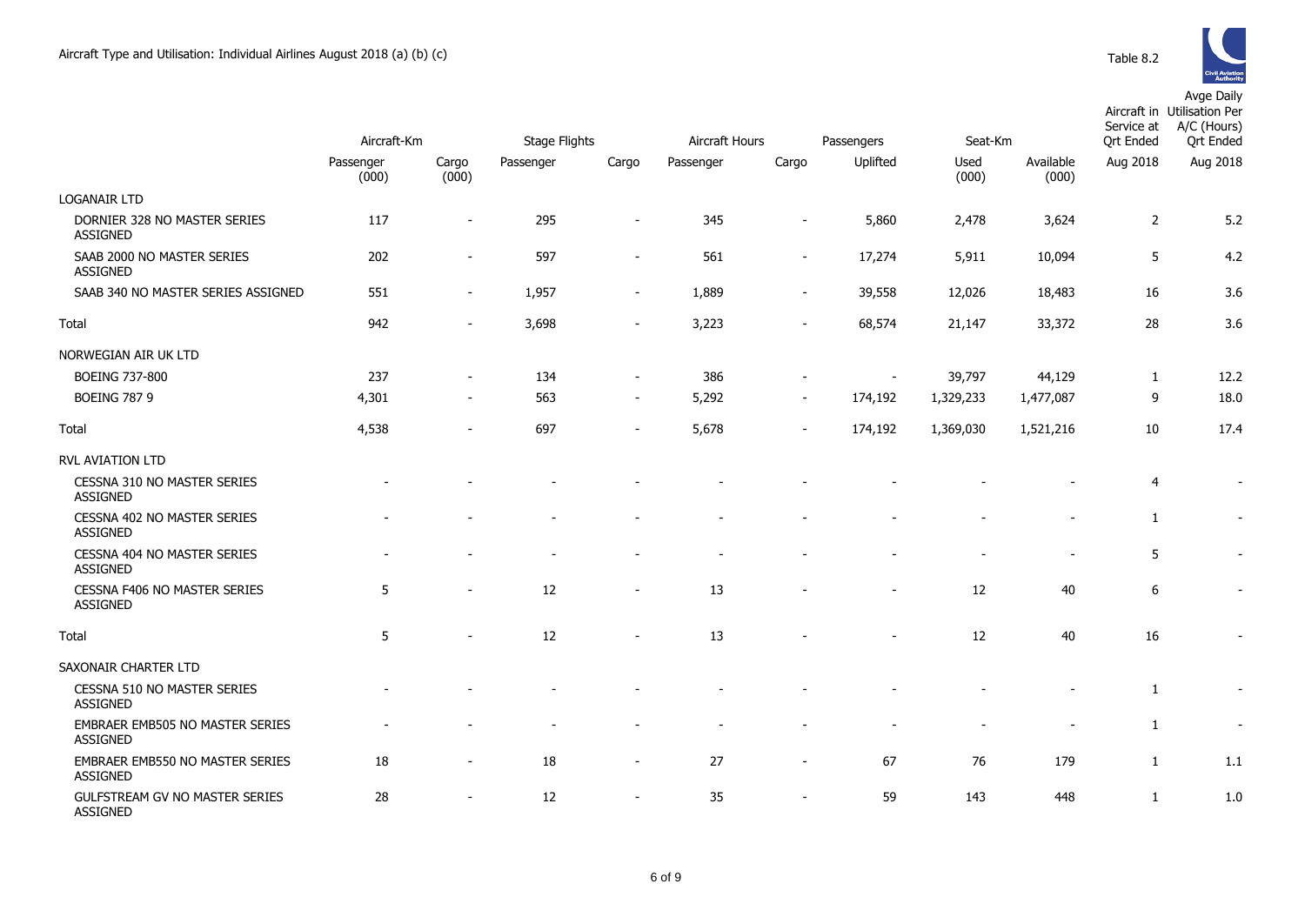

|                                                          | Aircraft-Km              |                          | <b>Stage Flights</b> |                          | Aircraft Hours<br>Passengers |                          |          | Seat-Km                  |                          | Service at<br><b>Qrt Ended</b> | 10.9<br>Aircraft in Utilisation Per<br>A/C (Hours)<br><b>Qrt Ended</b> |
|----------------------------------------------------------|--------------------------|--------------------------|----------------------|--------------------------|------------------------------|--------------------------|----------|--------------------------|--------------------------|--------------------------------|------------------------------------------------------------------------|
|                                                          | Passenger<br>(000)       | Cargo<br>(000)           | Passenger            | Cargo                    | Passenger                    | Cargo                    | Uplifted | Used<br>(000)            | Available<br>(000)       | Aug 2018                       | Aug 2018                                                               |
| SAXONAIR CHARTER LTD                                     |                          |                          |                      |                          |                              |                          |          |                          |                          |                                |                                                                        |
| RAYTHEON HAWKER 800                                      | $\overline{\phantom{a}}$ |                          |                      |                          |                              |                          |          | $\overline{\phantom{a}}$ |                          | 3                              | $\overline{\phantom{a}}$                                               |
| Total                                                    | 46                       |                          | 30                   |                          | 62                           |                          | 126      | 219                      | 627                      | $\overline{7}$                 | 0.3                                                                    |
| TAG AVIATION (UK) LTD                                    |                          |                          |                      |                          |                              |                          |          |                          |                          |                                |                                                                        |
| AIRBUS A319 100                                          |                          |                          |                      |                          |                              |                          |          | $\overline{a}$           | $\blacksquare$           | $\mathbf{1}$                   |                                                                        |
| <b>BOEING 757-200</b>                                    | 19                       |                          | $\overline{7}$       | $\overline{\phantom{a}}$ | 24                           | $\blacksquare$           | 398      | 1,103                    | 1,774                    | $\mathbf{1}$                   | 1.2                                                                    |
| BOMBARDIER BD100 1A10 NO MASTER<br>SERIES ASSIGNED       |                          |                          |                      |                          |                              |                          |          |                          |                          | $\mathbf{1}$                   | $\overline{\phantom{a}}$                                               |
| BOMBARDIER BD700 1A10 NO MASTER<br>SERIES ASSIGNED       | 14                       | $\blacksquare$           | 12                   | $\blacksquare$           | 16                           | $\blacksquare$           | 43       | 54                       | 268                      | 5                              | 0.1                                                                    |
| BOMBARDIER BD700 1A11 NO MASTER<br>SERIES ASSIGNED       |                          |                          |                      |                          |                              |                          |          | $\overline{a}$           |                          | $\mathbf{1}$                   | $\overline{\phantom{a}}$                                               |
| BOMBARDIER CL600 2B19 NO MASTER<br>SERIES ASSIGNED       |                          |                          |                      |                          |                              |                          |          |                          | $\overline{\phantom{a}}$ | $\mathbf{1}$                   | 0.3                                                                    |
| CANADAIR CL600 2B16 600                                  | 11                       |                          | 8                    | $\overline{\phantom{a}}$ | 15                           | $\overline{\phantom{a}}$ | 27       | 31                       | 102                      | $\overline{4}$                 |                                                                        |
| DASSAULT FALCON 2000 NO MASTER<br><b>SERIES ASSIGNED</b> |                          |                          |                      |                          |                              |                          |          | $\overline{\phantom{a}}$ | $\overline{\phantom{a}}$ | $\mathbf{1}$                   | 0.3                                                                    |
| DASSAULT FALCON 7X NO MASTER<br>SERIES ASSIGNED          | 38                       | $\overline{\phantom{a}}$ | 22                   | $\overline{\phantom{a}}$ | 45                           | $\overline{a}$           | 97       | 182                      | 536                      | 3                              | 0.1                                                                    |
| DASSAULT FALCON 900EX NO MASTER<br>SERIES ASSIGNED       | 17                       | $\blacksquare$           | 11                   | $\blacksquare$           | 22                           | $\overline{a}$           | 47       | 79                       | 251                      | 3                              | 0.3                                                                    |
| EMBRAER EMB135 NO MASTER SERIES<br><b>ASSIGNED</b>       | 16                       |                          | 22                   | $\blacksquare$           | 21                           | $\overline{a}$           | 133      | 107                      | 205                      | $\overline{2}$                 | 0.8                                                                    |
| GULFSTREAM GV NO MASTER SERIES<br><b>ASSIGNED</b>        | 21                       | $\blacksquare$           | 11                   | $\overline{\phantom{a}}$ | 25                           | $\overline{\phantom{0}}$ | 34       | 52                       | 374                      | $\mathbf{1}$                   | 0.5                                                                    |
| GULFSTREAM GVI NO MASTER SERIES<br><b>ASSIGNED</b>       |                          |                          |                      |                          |                              |                          |          | $\overline{a}$           |                          | $\mathbf{1}$                   | 0.3                                                                    |
| Total                                                    | 137                      |                          | 93                   |                          | 168                          | $\overline{\phantom{a}}$ | 779      | 1,608                    | 3,510                    | 25                             | 0.2                                                                    |
| THOMAS COOK AIRLINES LTD                                 |                          |                          |                      |                          |                              |                          |          |                          |                          |                                |                                                                        |
| AIRBUS A321 200                                          | 7,555                    |                          | 2,949                | $\overline{\phantom{a}}$ | 11,070                       | $\overline{\phantom{a}}$ | 609,139  | 1,568,438                | 1,660,418                | 24                             | 13.3                                                                   |

AIRBUS A330-200 2,774 - 399 - 3,539 - 118,247 831,833 883,022 7 14.6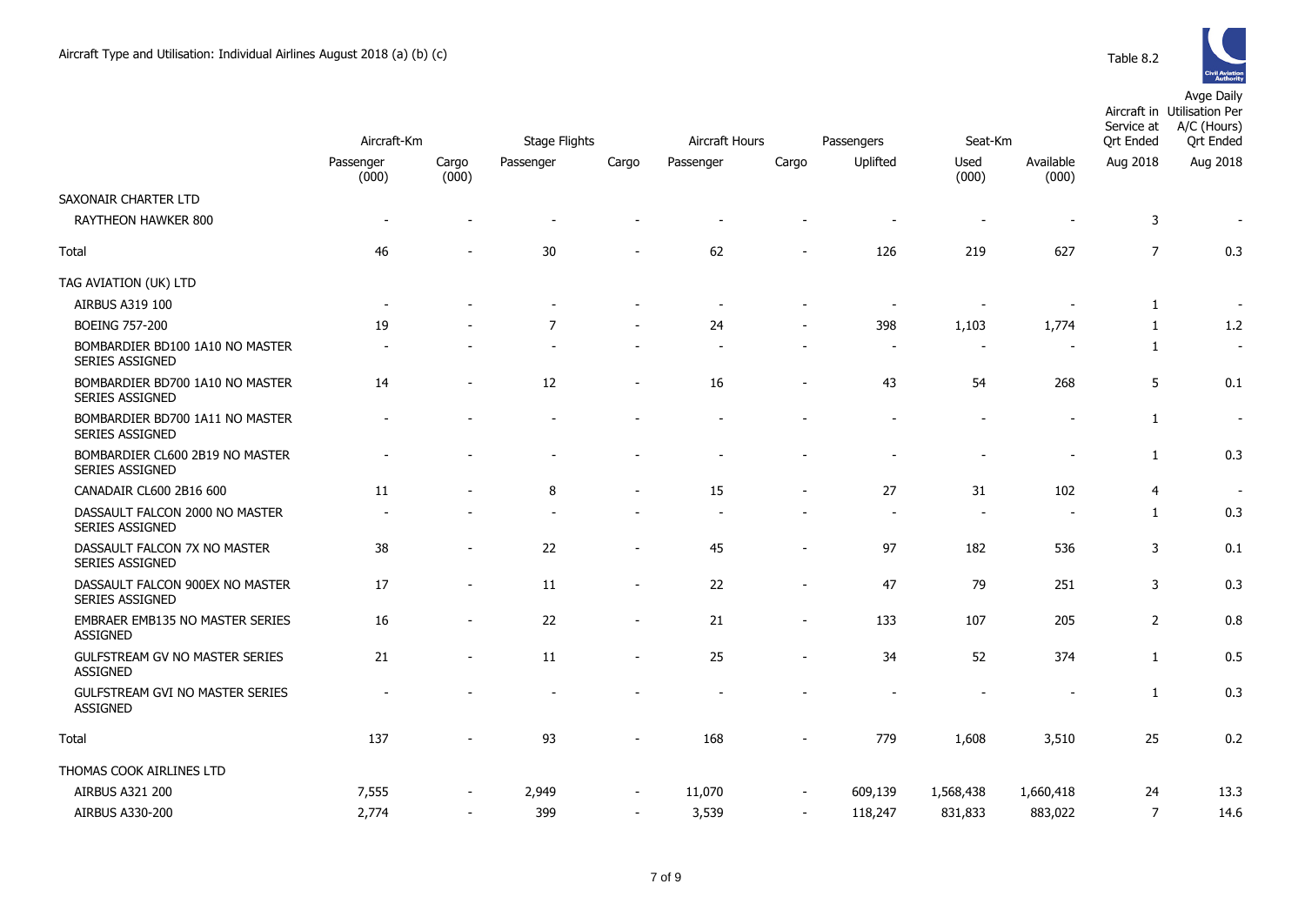Avge Daily

|                                    | Aircraft-Km        |                          | <b>Stage Flights</b> |                          | Aircraft Hours |                          | Passengers     | Seat-Km       |                    | Service at<br><b>Ort Ended</b> | Aircraft in Utilisation Per<br>A/C (Hours)<br><b>Qrt Ended</b> |
|------------------------------------|--------------------|--------------------------|----------------------|--------------------------|----------------|--------------------------|----------------|---------------|--------------------|--------------------------------|----------------------------------------------------------------|
|                                    | Passenger<br>(000) | Cargo<br>(000)           | Passenger            | Cargo                    | Passenger      | Cargo                    | Uplifted       | Used<br>(000) | Available<br>(000) | Aug 2018                       | Aug 2018                                                       |
| THOMAS COOK AIRLINES LTD           |                    |                          |                      |                          |                |                          |                |               |                    |                                |                                                                |
| AIRBUS A330-300                    | 381                | $\overline{\phantom{a}}$ | 52                   | $\overline{\phantom{a}}$ | 483            | $\overline{\phantom{a}}$ | 18,063         | 134,851       | 141,603            | $\mathbf{1}$                   | 14.9                                                           |
| <b>BOEING 757-300</b>              | 576                | $\sim$                   | 221                  | $\overline{\phantom{a}}$ | 848            | $\sim$                   | 59,209         | 154,246       | 161,287            | $\overline{2}$                 | 12.4                                                           |
| Total                              | 11,287             | $\overline{\phantom{0}}$ | 3,621                | $\overline{\phantom{0}}$ | 15,939         | $\overline{\phantom{0}}$ | 804,658        | 2,689,368     | 2,846,330          | 34                             | 13.6                                                           |
| TITAN AIRWAYS LTD                  |                    |                          |                      |                          |                |                          |                |               |                    |                                |                                                                |
| AIRBUS A318 100                    | 18                 | $\overline{a}$           | 8                    | $\overline{\phantom{a}}$ | 26             | $\overline{\phantom{0}}$ | 154            | 421           | 568                | $\mathbf{1}$                   | 1.0                                                            |
| <b>AIRBUS A320 200</b>             | 412                | $\overline{\phantom{0}}$ | 240                  | $\overline{\phantom{a}}$ | 678            | $\overline{a}$           | $\blacksquare$ | 64,243        | 74,151             | $\overline{2}$                 | 9.2                                                            |
| <b>AIRBUS A321 200</b>             | 718                | $\blacksquare$           | 355                  | $\blacksquare$           | 1,115          | $\overline{a}$           | $\sim$         | 149,005       | 155,189            | 3                              | 9.7                                                            |
| BOEING 737-300                     | 103                | $\overline{2}$           | 85                   | 4                        | 191            | 5                        | 3,451          | 10,713        | 13,367             | $\mathbf{1}$                   | 3.4                                                            |
| BOEING 737-400                     | 126                | 47                       | 92                   | 88                       | 226            | 103                      | 2,828          | 17,066        | 18,345             | 2                              | 4.0                                                            |
| <b>BOEING 757-200</b>              | 395                | $\blacksquare$           | 188                  | $\sim$                   | 587            | $\blacksquare$           | 403            | 78,323        | 82,513             | 2                              | 7.3                                                            |
| <b>BOEING 767-300</b>              | 202                | $\overline{\phantom{a}}$ | 80                   | $\blacksquare$           | 291            | $\overline{\phantom{a}}$ | 2,690          | 39,584        | 53,471             | $\mathbf{1}$                   | 6.3                                                            |
| Total                              | 1,973              | 49                       | 1,048                | 92                       | 3,115          | 108                      | 9,526          | 359,355       | 397,604            | 12                             | 6.6                                                            |
| TUI AIRWAYS LTD                    |                    |                          |                      |                          |                |                          |                |               |                    |                                |                                                                |
| BOEING 737-800                     | 9,728              | $\overline{\phantom{a}}$ | 4,257                | $\overline{\phantom{a}}$ | 14,441         | $\overline{\phantom{a}}$ | 765,102        | 1,753,449     | 1,838,546          | 33                             | 15.5                                                           |
| <b>BOEING 757-200</b>              | 3,967              | $\frac{1}{2}$            | 1,641                | $\overline{\phantom{a}}$ | 5,812          | $\frac{1}{2}$            | 346,046        | 838,800       | 877,143            | 14                             | 11.3                                                           |
| BOEING 767-300                     | 1,139              | $\overline{\phantom{a}}$ | 427                  | $\overline{\phantom{a}}$ | 1,613          | $\blacksquare$           | 67,329         | 347,744       | 373,438            | 4                              | 9.7                                                            |
| <b>BOEING 787 8</b>                | 2,986              | $\overline{\phantom{0}}$ | 616                  | $\sim$                   | 3,820          | $\sim$                   | 182,384        | 875,444       | 909,778            | 8                              | 13.6                                                           |
| <b>BOEING 787 9</b>                | 1,513              | $\overline{\phantom{0}}$ | 249                  | $\overline{\phantom{a}}$ | 1,894          | $\overline{a}$           | 80,318         | 496,919       | 522,115            | $\overline{4}$                 | 16.0                                                           |
| Total                              | 19,333             | $\overline{\phantom{a}}$ | 7,190                | $\overline{\phantom{a}}$ | 27,580         | $\blacksquare$           | 1,441,179      | 4,312,356     | 4,521,020          | 63                             | 13.7                                                           |
| <b>VIRGIN ATLANTIC AIRWAYS LTD</b> |                    |                          |                      |                          |                |                          |                |               |                    |                                |                                                                |
| AIRBUS A330-200                    | 1,178              | $\overline{\phantom{0}}$ | 191                  | $\overline{\phantom{a}}$ | 1,507          | $\overline{\phantom{0}}$ | 42,673         | 288,558       | 338,115            | 3                              | 13.3                                                           |
| AIRBUS A330-300                    | 3,170              | $\overline{\phantom{0}}$ | 535                  | $\overline{\phantom{a}}$ | 4,231          | $\overline{\phantom{a}}$ | 119,832        | 708,203       | 843,276            | 10                             | 14.9                                                           |
| AIRBUS A340-600                    | 1,642              | $\overline{\phantom{a}}$ | 257                  | $\blacksquare$           | 2,114          | $\overline{\phantom{a}}$ | 66,091         | 420,410       | 505,854            | 8                              | 9.5                                                            |
| <b>BOEING 747 400</b>              | 3,039              | $\overline{\phantom{a}}$ | 434                  | $\blacksquare$           | 3,783          | $\blacksquare$           | 154,156        | 1,075,368     | 1,382,571          | 8                              | 14.1                                                           |
| <b>BOEING 787 9</b>                | 5,439              | $\overline{\phantom{a}}$ | 683                  | $\overline{\phantom{a}}$ | 6,755          | $\overline{\phantom{a}}$ | 152,217        | 1,212,152     | 1,436,010          | 17                             | 12.4                                                           |
| Total                              | 14,469             | $\overline{\phantom{0}}$ | 2,100                | $\overline{\phantom{a}}$ | 18,390         | $\blacksquare$           | 534,969        | 3,704,691     | 4,505,826          | 46                             | 12.7                                                           |